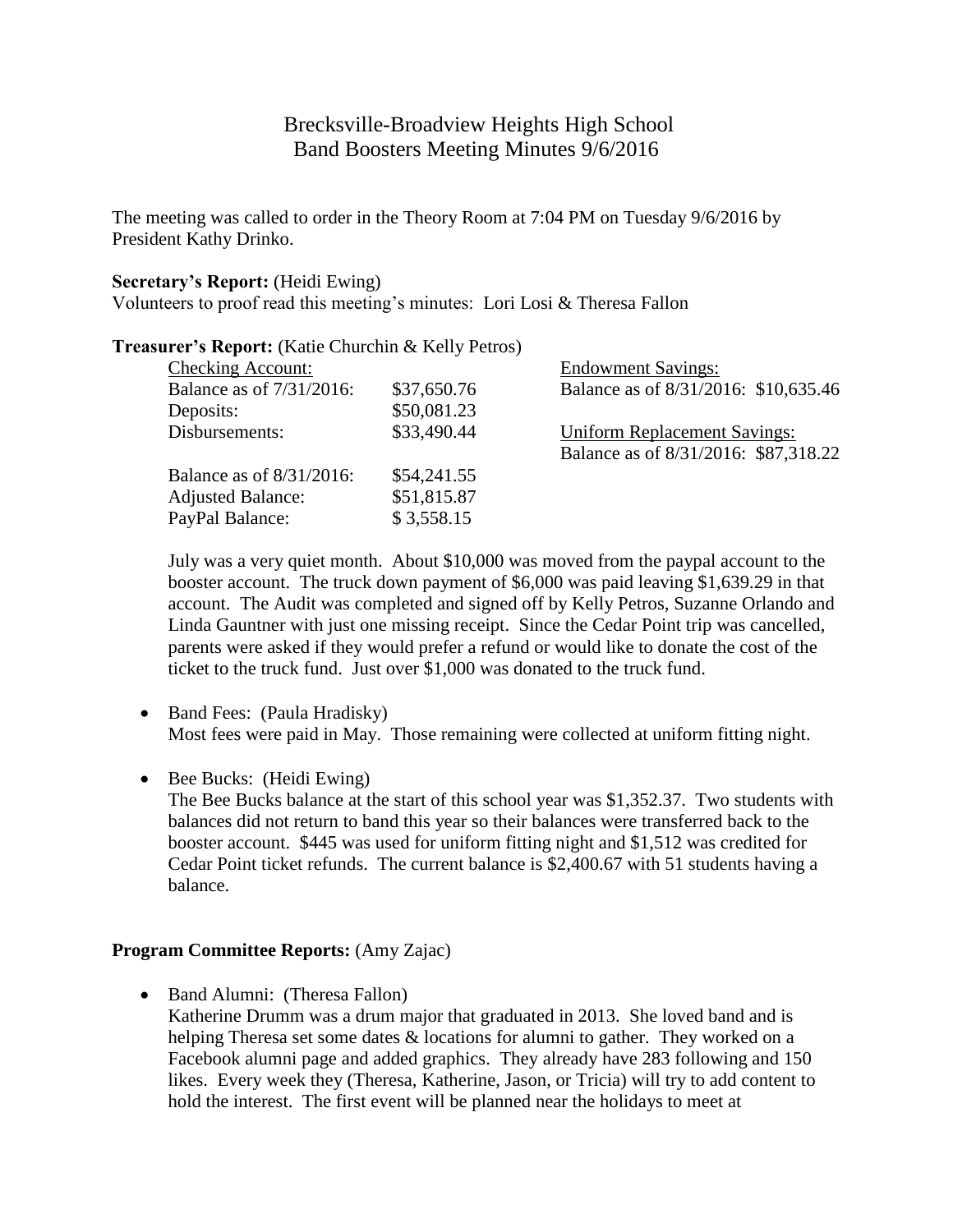PickleWorks. Long term they will try to establish a home football game that will be for band alumni. <https://www.facebook.com/bbhhsbandalumni>

- Box Office/Ushers: (Theresa Fallon) Nothing to report.
- Chaperones: (Sheri Fenton & Suzanne Orlando) So far the chaperones are going well. We had the first game away at Padua and a home game vs Garfield Hts. A mass email will be sent for more help with away games. We would like to get more freshmen parents involved.
- Drum Line: (Jackie Ross) Nothing to report.
- Hospitality/Game Snacks: (Dina & Scott Packard) Dina received a lot of donations and more cups were found in the loft.
- Flagline: (Barb DelRoso & Grace Gaines) Grace Kubera joined us to share the 50/50 raffle at Meet the Band Night sales were \$444 and the winner received \$222. The money will be used on new items. The Susan G Komen participants loved hearing the drums and cheers as they passed the Rock & Roll Hall of Fame and our group of drumline & flagline volunteers that were performing. There are flagline spiritwear items for sale and the deadline for orders is 9/9/16.
- PSO: (Michele Mihalich)

Any PSO communications should be sent to Jennifer Schneider by the 1st of each month to go in the email announcements. You can follow Superintendent Joelle Magyar on twitter at SuperBeeBBH. CAPA will be selling vanity license plates for about \$40 and the school gets about \$30 of that. They are waiting on approval for the plate to feature the fighting bee and slogan. They received a grant for 1.2 million for more programs. Brecksville United Methodist Church will have a 3 part series on addiction. Oct. 13 is the Gallery of Achievement. The After Prom committee needs more help. The Kalahari discount trip is schedule for Oct. 20 at \$119. Please call 1-877-525-2427 to reserve your room. The Superintendent reminded everyone that gifts to teachers are not allowed to be over \$25. Michelle shared the handout with information on gifts, grants & bequests. For the OSU skull session, Great Day Tours could do 55 seats/bus at \$26 each if parents didn't want to drive down.

- Publicity: (Amy Studer) No report.
- Sr. Night: (Renee Waite/Sheyenne Uhlir/Linda Gauntner) Sheyenne & Renne said the banner was reprinted and shipped today since there was a smudge on Grace Ritchie. They may raffle off the smudged original.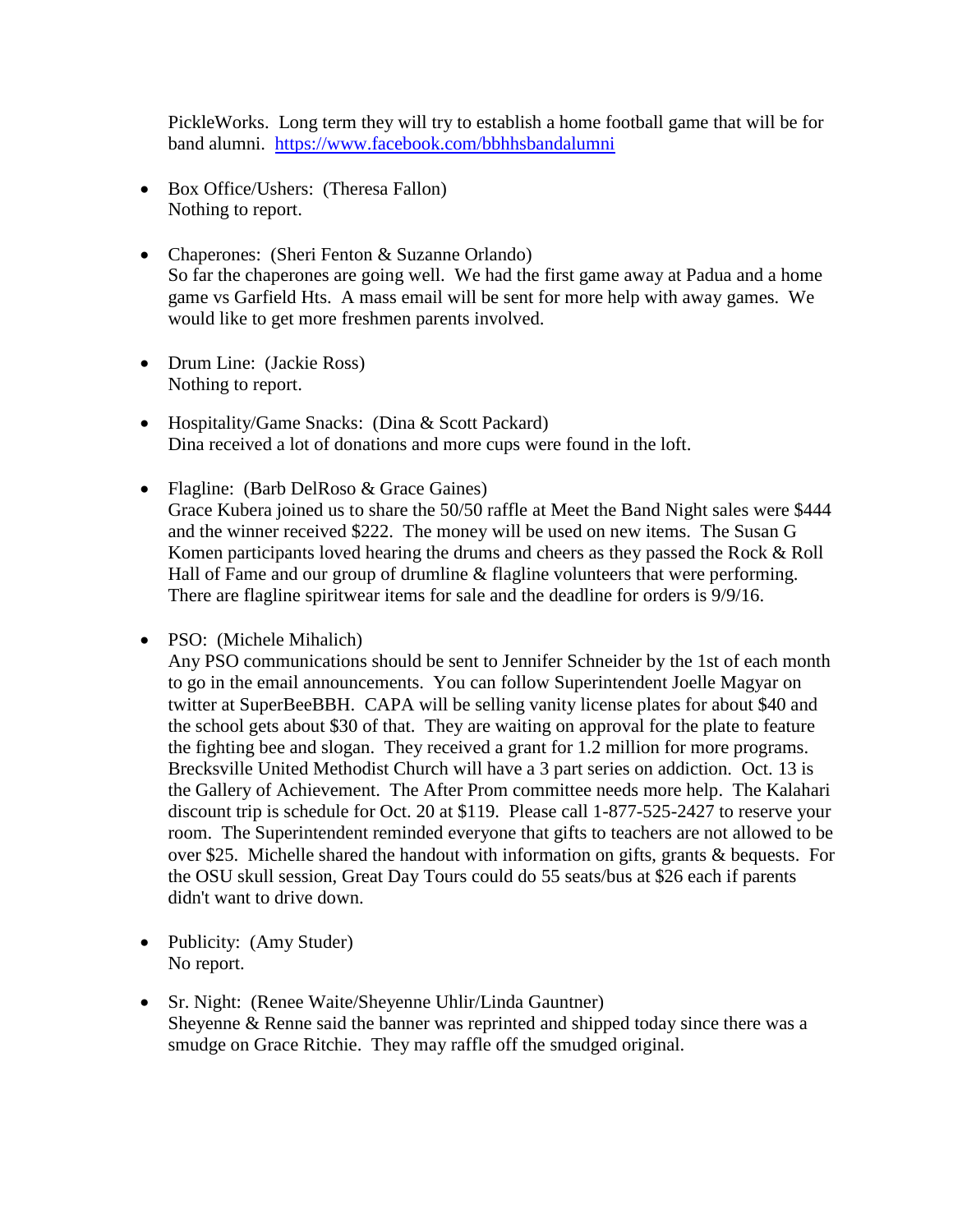- Swarm Board & Decorations: (Jackie Ross) Jackie already had the Swarm Board decorations up and took it down. There will be two more times to decorate it. The Senior Bees will have a graduation cap.
- Tickets: (Ann Marie Williams) Thanks to all that helped there were 186 students and 570 total that went to the Cleveland Indians baseball game Labor Day weekend.
- Uniforms: (Lori Reagan/Rima Julien/Sheyenne Uhlir/Linda Gauntner) Lori thanked all that help before & during uniform fitting night. She thought all the used Dinkles had sold but they found more in the loft. The uniforms are ten years old now but still in great shape with just some minor issues. The dry cleaner has been a big help in keeping them is such good condition. He donated 6 more metal Z racks which were about \$400-500. The band will use four and the choir will use two of the racks. She sent a thanks and Katie will send one from the boosters also. The concert uniforms are still being hemmed. She ordered five new tuxedo pants. They are usually \$40-60 at American Commodore but this time tried polyester for \$25 from the gown place. The red garment bags smelled really bad even after being washed so about 100 were thrown out. About 40-60 black bags were found in the loft. We may need to order more and would like to get longer dress bags this time. We will also need to order new plume bags since the old ones are breaking. Eighth grade t-shirts are ready to go.
- Uniforms Summer: (Lori Losi/Kathy Holland/Lisa Karakostas) Everyone now has a summer polo and shorts. Some did not plan to march in parades so they didn't order a new polo but then needed them for a football game. They will not have to worry about them again until May when they may need to trade for different sizes. Some of the new shorts ordered were a different style and didn't match even though they were the same item number.
- Yard Signs: (Lori Samhric and Ann Marie Williams) Lori had orders for 66 yard signs and she also bought a few non-personalized that are still for sale.

#### **Ways and Means Committee Reports:** (Rose Jonovich)

- Athletic Program: (Kathy Richards & Margaret Mueller) The projected earnings are \$13,241 and \$9,600 has been paid.
- Athletic Program Layout: (Michelle Shively) Program looks great!
- Athletic Program Sales: (Alicia Manenti-Ravagnani) About 131 programs were sold at the first home game. They still need a few more volunteers to sell programs. You get into the game free and only sell programs until halftime then you can watch the band.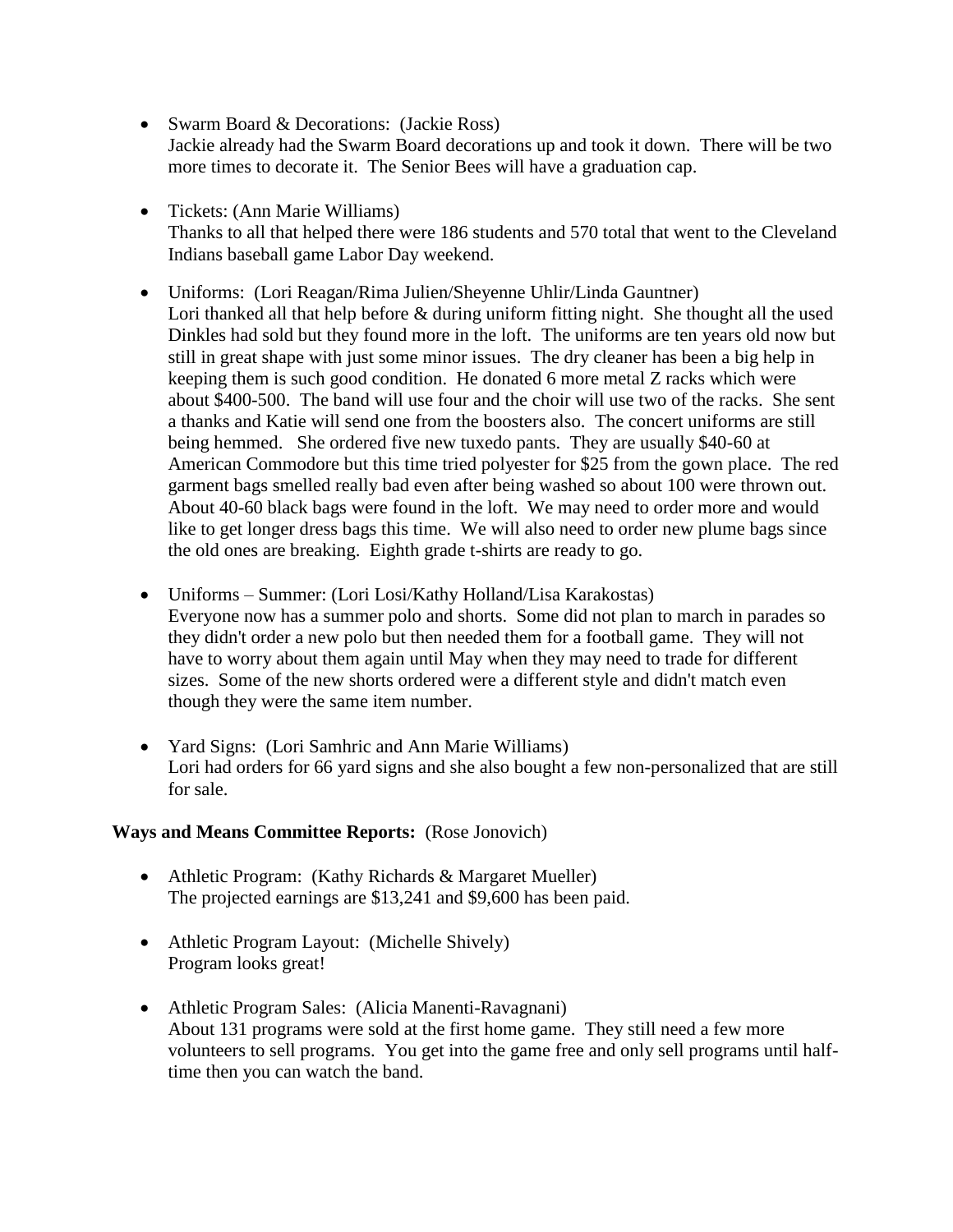- Citrus Fruit Sales: (George & Marianne Pilat)
- Florida Indian River Grove raised prices again this year even though we are the top sellers in the state. We will need to push more publicity. We will offer a ten pound option this year along with the 20 and 40 pound boxes of navel oranges and grapefruit and a new variety pack with 12 each - navel oranges, grapefruit, and tangelos. Marianne is working on some orange decals to encourage everyone to SELL! SELL! SELL! The kickoff will be in October with November and December delivery dates. All ordering will be done online and paid at time of ordering. No paper orders this year. Marianne will also be putting together some recipes to help everyone use up all this citrus.
- Disney Raffle: (Dina Packard) The raffle will be in the spring.
- Endowment/Patrons: (Theresa Fallon) Endowments are paid by Seniors band members in May. Patron donations are for the calendar year. Theresa gave \$230 in patron donations to the treasurer tonight.
- Spirit Wear: (Rose Jonovich and Dina Packard) About 25 students still need to pickup their orders.
- Pancake Breakfast/Music in our schools event (Suzanne Orlando) No report.

## **Band Director's Report:** (Mr. Wyse/Mrs. Astey)

Mr. Wyse appreciates all the help. The new truck has a hydraulic lift ramp. Mr. Hanna used to train on these. The loading crew students have adjusted to this new feature. We heard lots of good things after the first home game. The band sounded great and acted great. The student leaders and veterans helped a lot with this. We were really proud of the performance at the Indians game. The coach/manager even mentioned the performance the next day and said it inspired the players and gave them energy. There will be about 90 eighth grade band members joining the high school band at practice Wed from 6-7pm. Mr. Hanna will conduct the National Anthem and the eighth graders will perform with the high school band during pre-game. Folding chairs will be setup next to the band bleachers for the Friday night football game. The North Royalton Band Festival is Sep. 17. We will leave the Sep.30 away game after half-time and return to the high school. OSU Skull Session is Oct. 1 and call time will be 5am. Performace is at St. John Arena from 9-11am. The OSU band enters at 9:40am. We will stop for lunch and should be back to school by 3pm. Kelly Insana completed the first student newsletter. Rockwell Taylor will not be returning this year so Dillon Brown has taken his place as Associate Percussion Advisor. There will be new show music for Homecoming and the next show starts Oct. 7. We are considering Lid Lights for all hats at end of show. Students may be asked to pay \$20 for a set that runs on a 9V battery and includes a remote. It would be attached to the hat and at the end of the season removed for them to keep. Please vote for our band in the cleveland.com best band contest. We tried to mic the front ensemble but it changed the tone. Lori Losi asked if Trunk or Treat could be on Oct. 21 after the away game since there is a band party Oct. 28 after the last home game. Mr. Traum asked if there was a pamphlet that explains the group, the